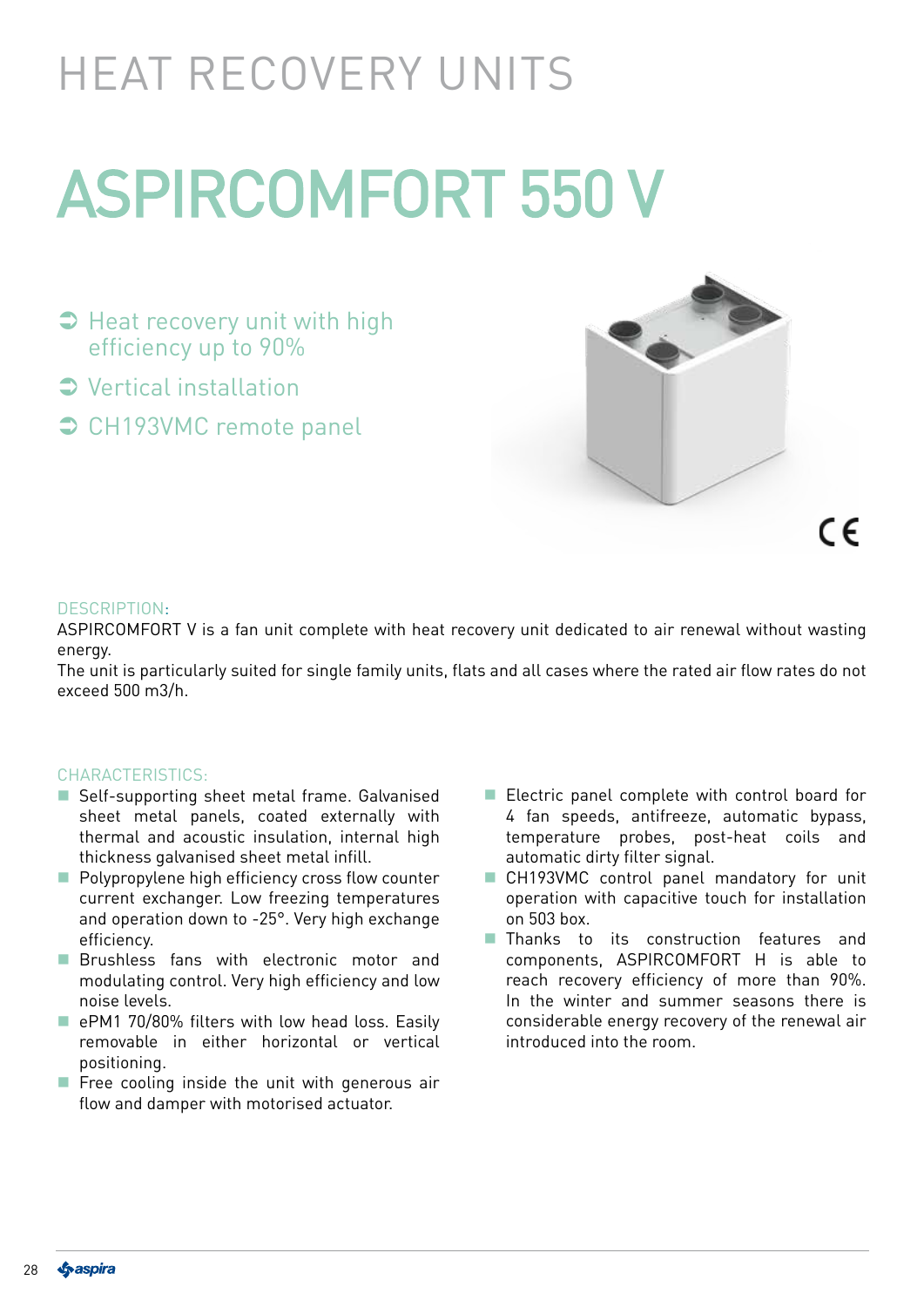## UNIT CONFIGURATION

| Code    | Maximum flow rate | Installation |
|---------|-------------------|--------------|
| AP20058 | Up to 500m3/h     | vertical     |

It is possible to obtain the configuration of the desired connections, based on the position of the supplied condensation discharge trap; this makes the unit easily adaptable to the various plant engineering needs.



DEFAULT CUSTOMISABLE VERSION

The units are shown as seen from above

## ECODESIGN CLASSIFICATION

Below is a summary of the classification of the various models according to European regulation 1253/2014 and 1254/2014



## CERTIFICATIONS

The CE marking (applied on each machine) certifies compliance with the following Community standards:

- Low Voltage Directive 2014/35/EC
- Electromagnetic Compatibility Directive 2014/30/EC
- Ecodesign 2009/125/EC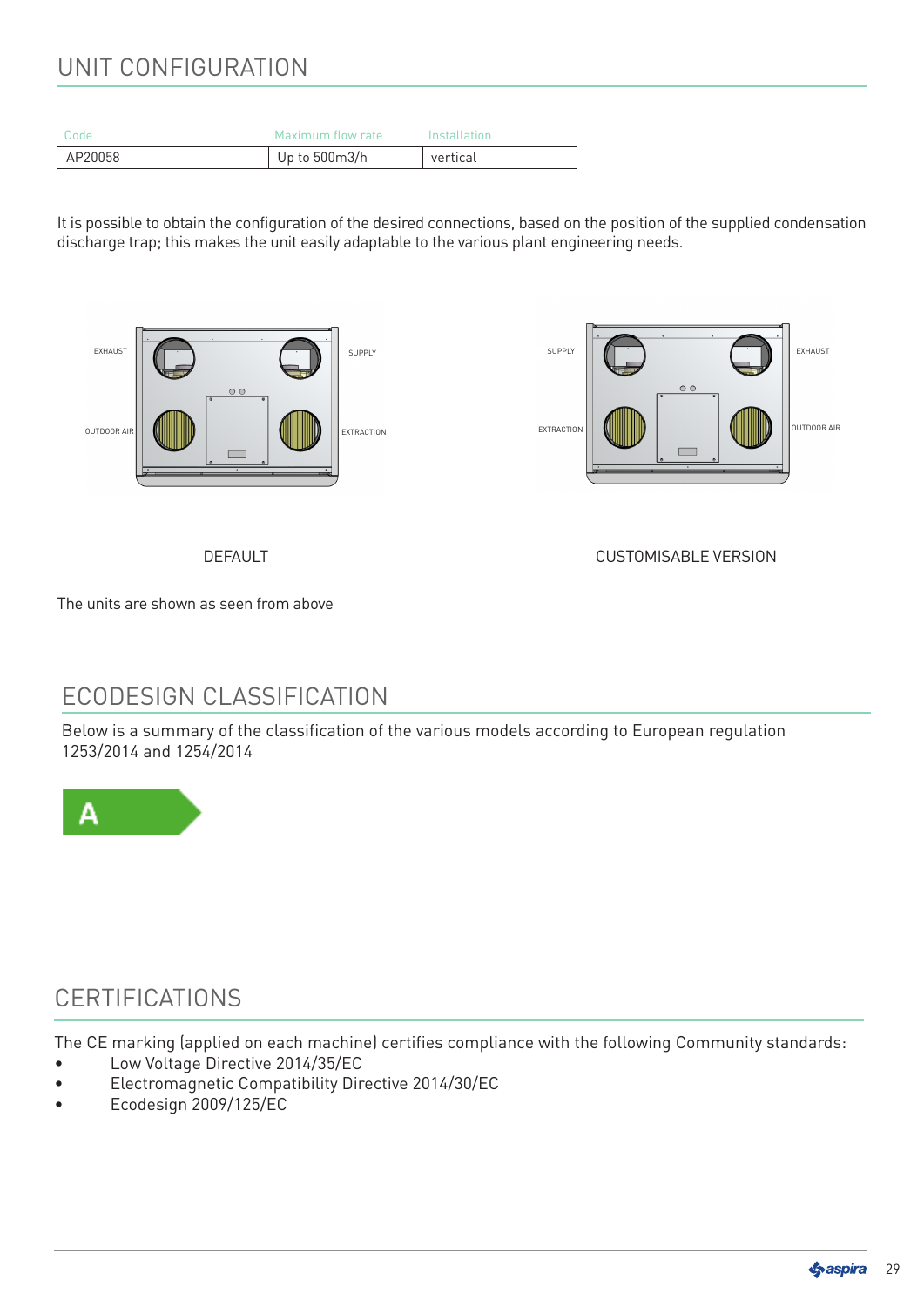## TECHNICAL FEATURES

**Fans** 

| Type of Fans    |      | Backward blade radial - directly-coupled electronic motor -<br>0/10 V signal |
|-----------------|------|------------------------------------------------------------------------------|
| Number of Fans  | Nr.  |                                                                              |
| Air flow rate   | m3/h | 475                                                                          |
| Useful pressure | Pa   | 100                                                                          |

#### Heat exchanger

| Type of exchanger    |      | Counter current plates - polypropylene |
|----------------------|------|----------------------------------------|
| Number of Exchangers | Nr.  |                                        |
| Recovery efficiency  | $\%$ | 84.5                                   |

#### **Filters**

|          | $-$<br>$\overline{\phantom{a}}$ |
|----------|---------------------------------|
| <b>.</b> | $\neg$<br>1 גור                 |

### Acoustic data (Data referring to standard UNI EN 3741 and UNI EN 3744 )

| Sound power Lw generated by the structure | dB(A) | 66   |
|-------------------------------------------|-------|------|
| Sound power Lw irradiated in the duct     | dB(A) |      |
| Average sound pressure Lp at 1m           | dB(A) | 51.9 |
| Average sound pressure Lp at 3m           | dB(A) | 44.4 |

#### Electrical Data

| Power supply voltage |    | 230/1/50 Hz. |
|----------------------|----|--------------|
| Absorbed current     |    |              |
| Power input          | W  | 170          |
| Protection rating    | ΙD | 44           |

#### Dimensions without decorative panel

| Width                | mm | 785 |
|----------------------|----|-----|
| Depth                | mm | 735 |
| Height               | mm | 590 |
| Connection diameter  | mm | 160 |
| Condensate Discharge | mm | 16  |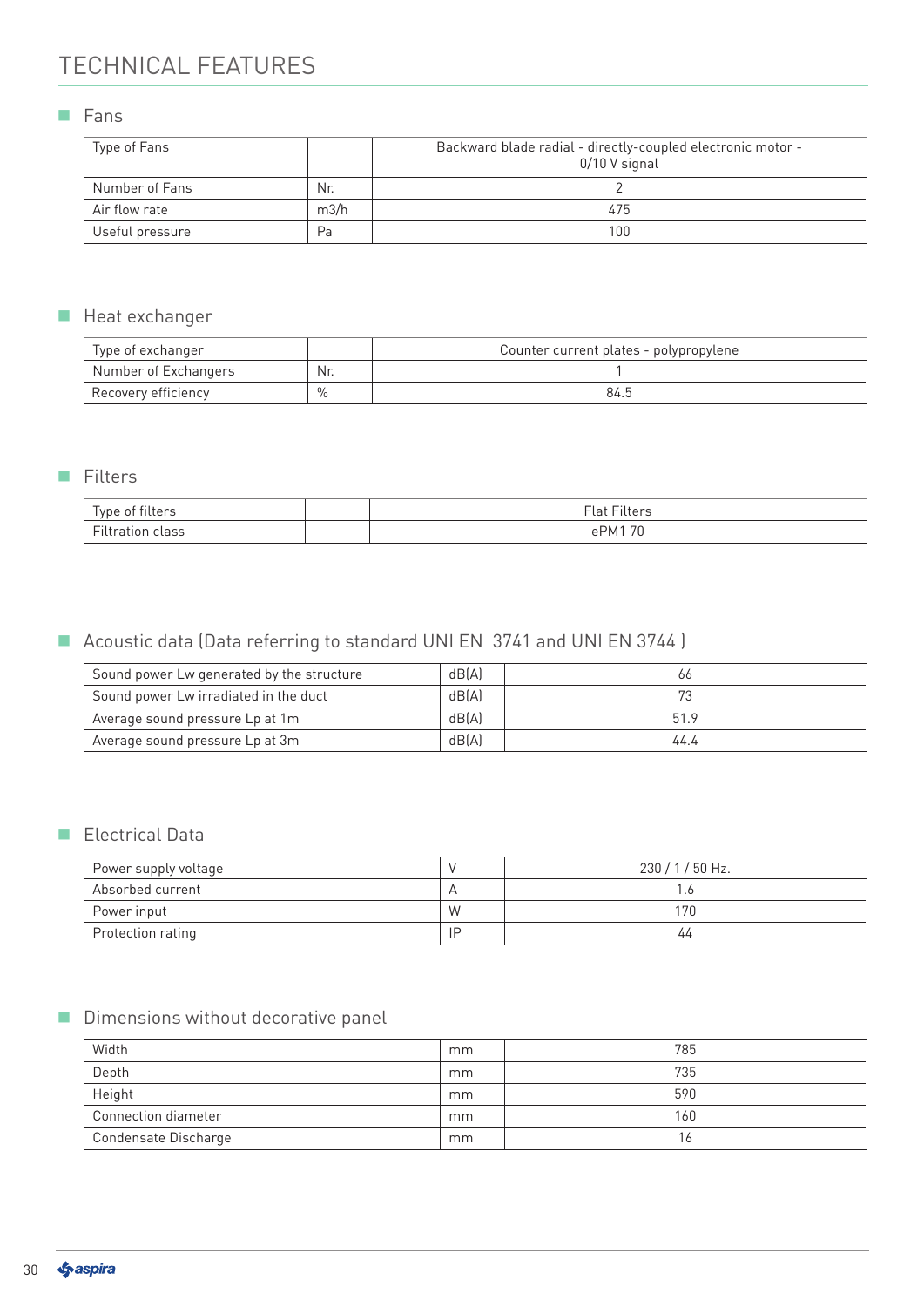## AERAULIC PERFORMANCE

## THERMAL EFFICIENCY



Curves referring to the following conditions (UNI EN 13141-7) : Outdoor air 7° - 70% R.h. - Indoor air 20° -28% R.h.

|   |                                                               |               | <b>Standard</b>                                                                      | Vers. with enthalpic recovery unit                                                   |                            |
|---|---------------------------------------------------------------|---------------|--------------------------------------------------------------------------------------|--------------------------------------------------------------------------------------|----------------------------|
| А | Supplier name or trademark                                    |               |                                                                                      | Fantini Cosmi                                                                        | Fantini Cosmi              |
| B | Model identification                                          |               | Aspircomfort 550V                                                                    | Aspircomfort 550V                                                                    |                            |
|   | Version                                                       |               | AP20058<br>+ Regulator CH193VMC with T, RH,<br>Voc, CO2eq                            | AP20058<br>+ Regulator CH193VMC with T, RH,<br>Voc, CO2eq                            |                            |
|   |                                                               |               | COLD                                                                                 | $-74.10$                                                                             | $-70.99$                   |
| C | <b>SEC</b>                                                    | Kwh/m2        | AVERAGE                                                                              | $-36.60$                                                                             | $-35.02$                   |
|   |                                                               |               | <b>WARM</b>                                                                          | $-12.50$                                                                             | $-11.78$                   |
|   |                                                               | А             | А                                                                                    |                                                                                      |                            |
| D |                                                               | Declared type |                                                                                      | UVR - Bidirectional                                                                  | <b>UVR</b> - Bidirectional |
| E | Type of installed drive                                       |               |                                                                                      | Variable speed drive                                                                 | Variable speed drive       |
| F | Heat recovery system                                          |               |                                                                                      | Recovery                                                                             | Recovery                   |
| G | Heat recovery thermal efficiency                              |               | $\%$                                                                                 | 84.50                                                                                | 78.70                      |
| Η | Maximum flow rate                                             |               | M3/s                                                                                 | 0.1310                                                                               | 0.1310                     |
|   | Electric power input at the maximum flow rate                 |               | W/h                                                                                  | 340.0                                                                                | 340.0                      |
| J | Sound power level                                             |               | Lwa                                                                                  | 66.0                                                                                 | 66.0                       |
| K | Reference flow rate                                           |               | M3/s                                                                                 | 0.0920                                                                               | 0.0930                     |
|   | Reference pressure                                            |               | Pa                                                                                   | 50                                                                                   | 50                         |
| M | <b>SPI</b>                                                    |               | W/m3/h                                                                               | 0.3430                                                                               | 0.3430                     |
| N | Control factor                                                |               | <b>CLTR</b>                                                                          | 0.85                                                                                 | 0.85                       |
| 0 | Declared maximum leak percentages                             |               | $\frac{0}{0}$                                                                        | 6.7 ext. / 6.4 int.                                                                  | 6.7 ext. / 6.4 int.        |
| Q | Position and description of the signal relative to the filter |               | Shown on the remote control<br>display of the unit and on the<br>instructions manual | Shown on the remote control<br>display of the unit and on the<br>instructions manual |                            |
| S | Website for disassembly instructions                          |               |                                                                                      | www.fantinicosmi.it                                                                  | www.fantinicosmi.it        |

## ERP DATA ECODESIGN AP20058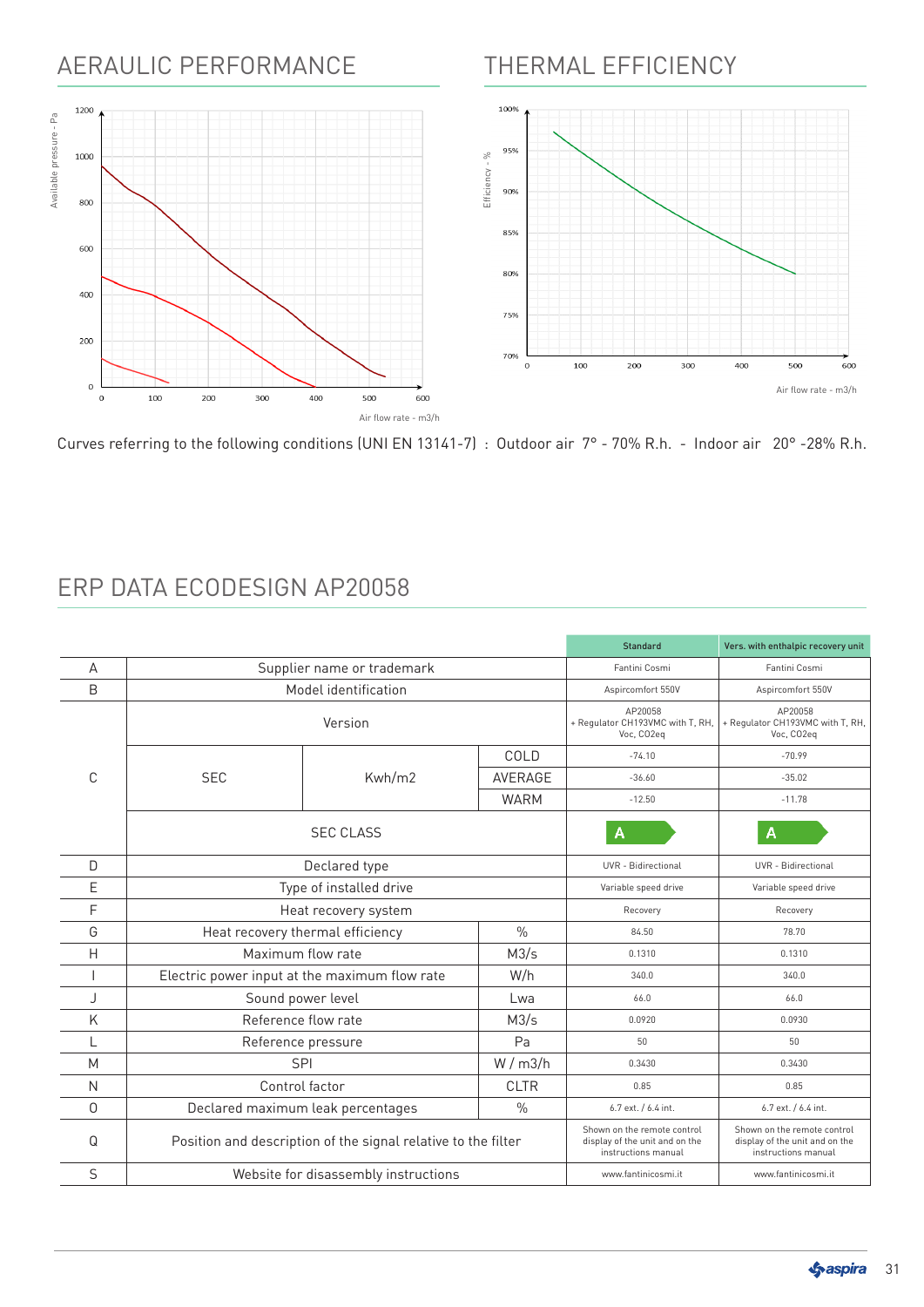Fan unit with very high output heat recovery, compact dimensions for ceiling or wall installation. Specific unit for ventilation in single residential buildings and collective flats with low energy demand. Tested and classified according to Ecodesign European regulation ref. 1253/2015 and 1254/2014

#### CONSTRUCTION FEATURES

Double panelling structure with galvanised sheet metal inside and coated on the outside with RAL9003 with insulation in between, with thickness 20mm and density 42 kg/m3.

Compact dimensions and reduced height for straight forward installation with easily accessible lower panel for maintenance and inspection.

Circular inlets with 160mm diameter with sealing gasket for connection to air ducts.

Quick tool-free filter inspection and double discharge for condensation exhaust with trap supplied.

Electrical board, excluded from the air flow with control boards and control terminal boards.

Backward blade radial centrifugal fans with low consumption electronic speed control EC motors.

Polypropylene counter current flow static heat exchanger for very high recovery efficiencies of the sensitive (standard configuration) or enthalpic heat (code AP20393 mod. RCH-366/400).

Low head loss ePM1 70% class filters.

Motorised by-pass with motor inserted in the electric panel for easy maintenance.

#### CONTROL AND REGULATION

Electronic board for 3-step speed control, antifreeze function and automatic bypass.

CH193VMC remote touch panel, semi-recessed in 503 box with temperature / humidity / air quality sensors.

Temperature sensors on board the machine and possibility of hot water auxiliary coil control.

## DIMENSIONS AND FUNCTIONAL SPACES









| Width A        | mm | 790 |
|----------------|----|-----|
| Depth B        | mm | 770 |
| Height C       | mm | 670 |
| Diameter DN    | Ø  | 160 |
| A <sub>1</sub> | mm | 50  |
| A <sub>1</sub> | mm | 300 |
| B <sub>1</sub> | mm | 600 |
| Weight         | Kg | 65  |
| Condensation   | Ø  | 20  |